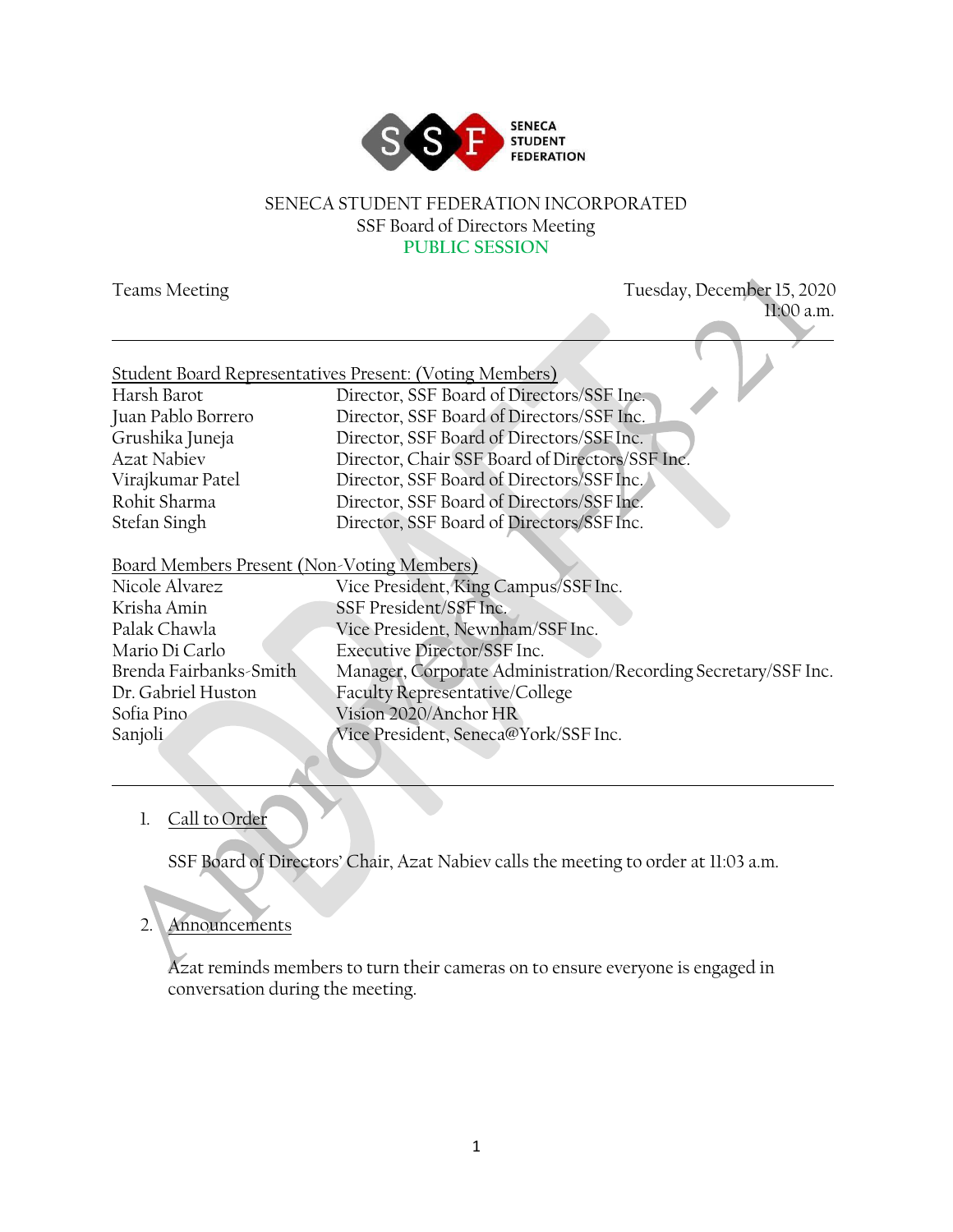### 3. Acceptance of Agenda

It was MOVED by Harsh Barot, and seconded by Grushika Juneja, "that the SSF Board of Directors Public Agenda be accepted as presented".

C A R R I E D

4. ConflictsDeclared

None declared.

5. Public Session Minute Approval for Tuesday, December 1, 2020

Members unanimously agree to approve the presented minutes for Tuesday, December 1, 2020.

C A R R I E D

## 6. Executive Director's Update

Mario Di Carlo provides an update:

- Newnham Build: Mario has requested to be included in the planning process. It is suggested that a consultant be hired to determine what improvements are possible in the SSF areas. Gabriel will provide studentinput
- College departments who have expressed an interest in donating to the SSF food bank are being directed to Feed to Succeed
- The last day the SSF offices will be opened prior to the holidays is Friday, December 18th

## 7. SSF President's Update

Krisha Amin provides an update:

- Ensuring COVID-19 fund applications are available to students
- Will be following up on CRM marketing and communication plan
- Student advocacy requests expected at the end of the semester
- Due to midterms and study break, low turnout of students (5-10 participants in each room) in Virtual Lounge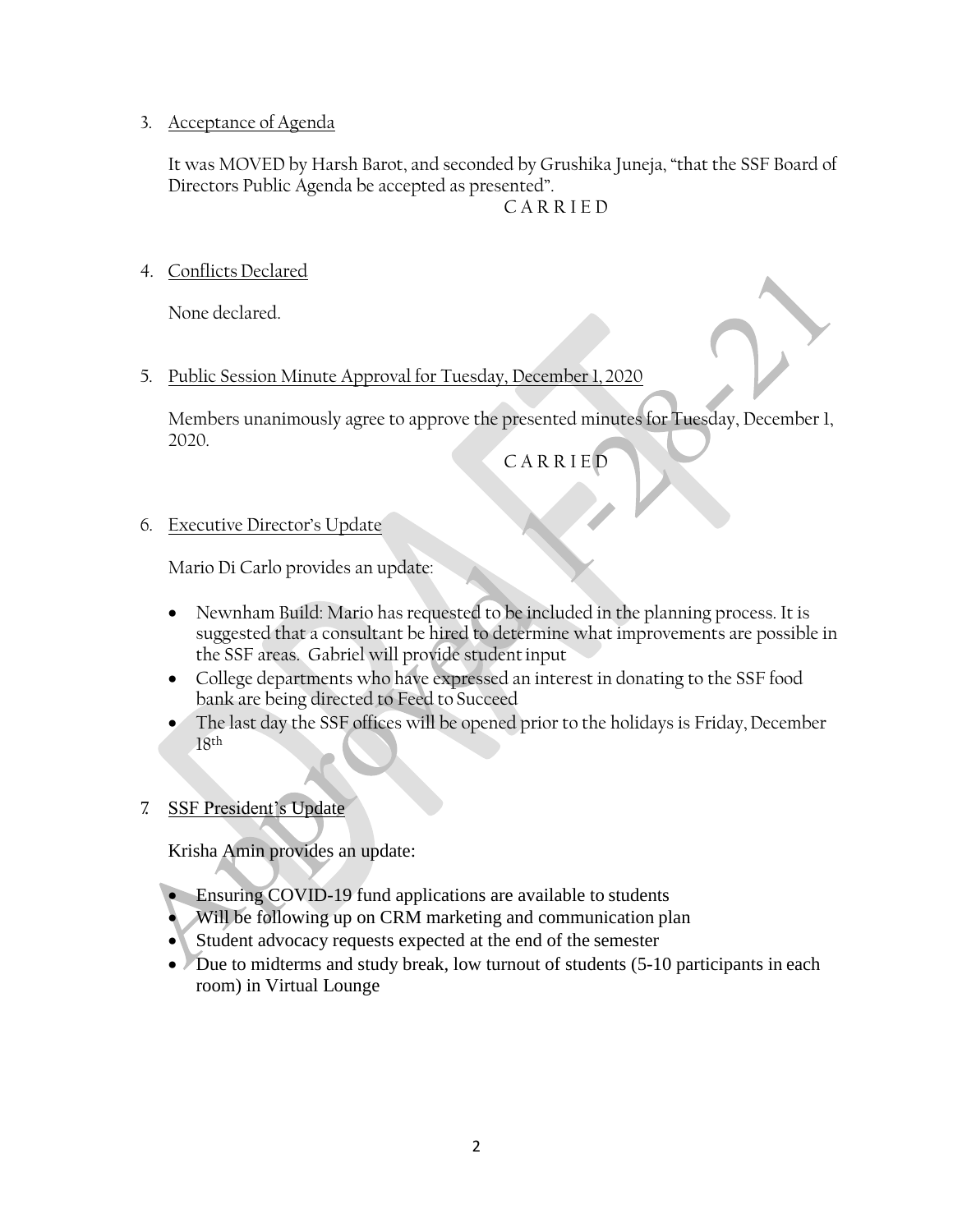8. Election Policy

Since it is difficult to monitor campaigning during election days, a suspension of the Election Policy is suggested for on-line elections. This change will also be considered to be permanent in the Election Policy.

It was MOVED by Grushika Juneja, and SECONDED by Virajkumar Patel, "to suspend Election Policy 5. i), j), l), and k), to allow campaigning during voting days".

## C A R R I E D

#### 9. Election Dates Approval

A document was provided to members prior to today's meeting on the nomination, campaigning and polling dates:

*Nancy Oomen joins meeting at 11:40 a.m.*

It was MOVED by Harsh Barot, and SECONDED by Virajkumar Patel, "to approve the Election Dates (nomination, campaigning, polling) for the 2021 General Elections as distributed".

#### **CARRIED**

Nancy asks to be informed if the proposed updated job descriptions are approved and if changes were made.

*Stefan Singh enters meeting at 11:45 a.m.*

It was MOVED by Virajkumar Patel, and SECONDED by Stefan Singh, "to move the SSF Board of Directors Public Session to In Camera".

C A R R I E D

The meeting moves into Public Session at 12:47 p.m.

*Sofia Pino joins meeting at 12:48 p.m.*

10. Vision 2020 Update

Information was provided to members prior to today's meeting.

At the last Board meeting, it was agreed that the SSF Board of Directors and SSF Council job descriptions would be provided for review. Once reviewed, a final approval would take place in preparation for the upcoming General Elections.

SSF full-time manager's job descriptions are being worked on at this time and should be completed by the end of January.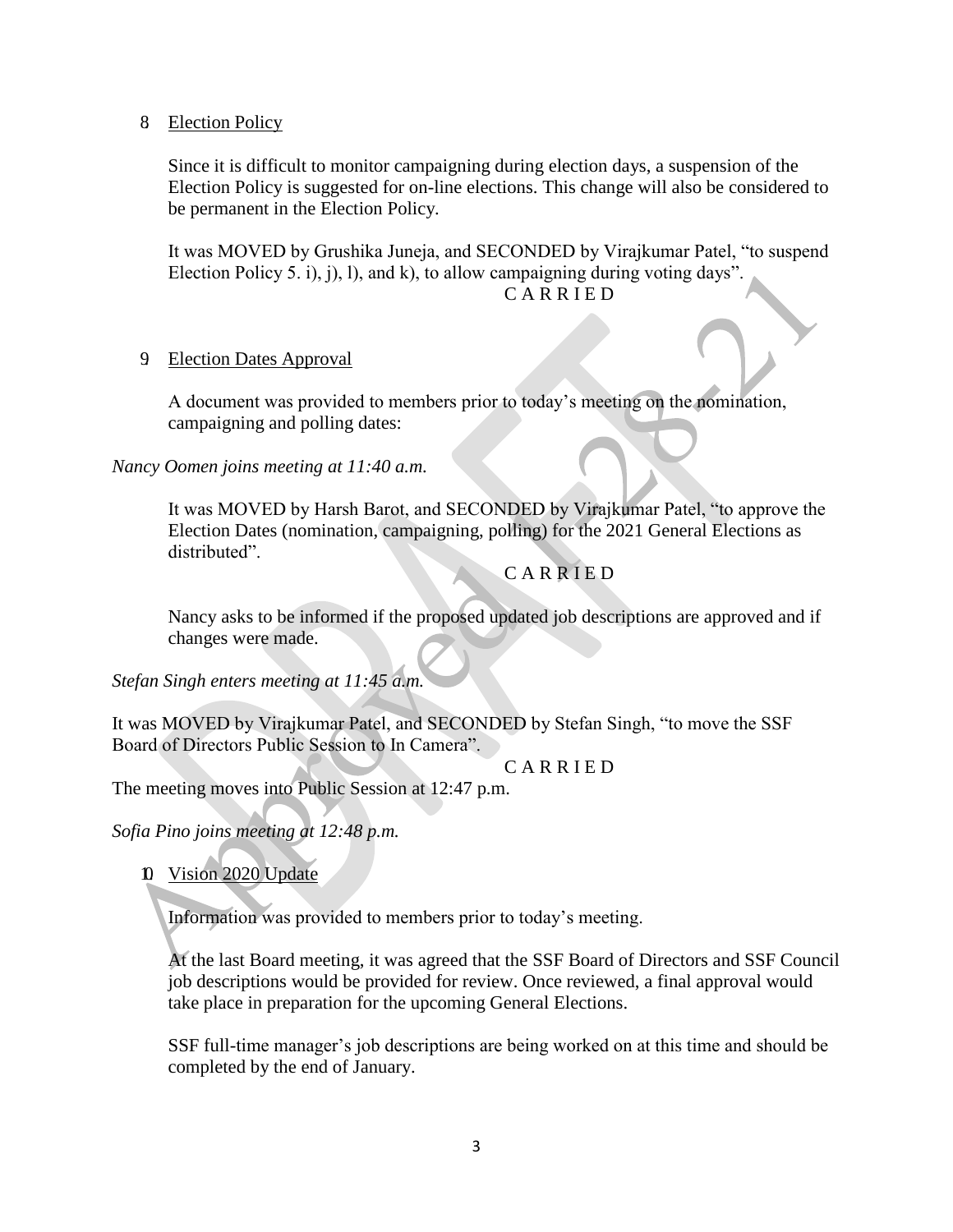One piece still to be discussed is the Alumni Advisory role. Suggestions have been put together on what this role may look like, including who should be considered for the role. It is suggested having this individual on a retainer, depending on how many hours are required. Discussion will continue with the Board on this position including a position outline. Sofia reminds members that completion of this new role be in the April timeframe. Sofia also suggests a working session at the end of January to discuss the expectations of this role.

Discussion takes place on the Board and Council job descriptions. Sofia will edit documents as needed.

It was MOVED by Grushika Juneja, and SECONDED by Harsh Barot, "to approve the job descriptions for the SSF Board of Directors, SSF President, SSF Vice Presidents and SSF Coordinators, as corrected".

C A R R I E D

#### 11. Mid-Term Team Building

Team building should consistently be held twice a year, including a refresher in the early winter semester.

Discussion takes place. Mario asks members to provide him specific topics they would like included in the team building, as well as possible dates and times in January. Potential presenters should also be provided. Mario will also provide a list of possible sessions.

## 12. Proposal for Public Board Meeting

Azat is suggesting that a public Board meeting be held to allow students to join so they have a better understanding of how the Board operates, including decision making. Students would be required to register to attend. It is suggested that this meeting take place in January while the SSF General Election nomination period is still open should a student still has the opportunity to run for a position. A second public meeting could take place mid-term.

It was MOVED by Harsh Barot, and SECONDED by Stefan Singh, "to hold a public SSF Board of Directors meeting for students to attend to be held the end of January and to request SSF President to send an invitation to students'.

#### C A R R I E D

SSF Managers will be asked to assist with the video conferencing.